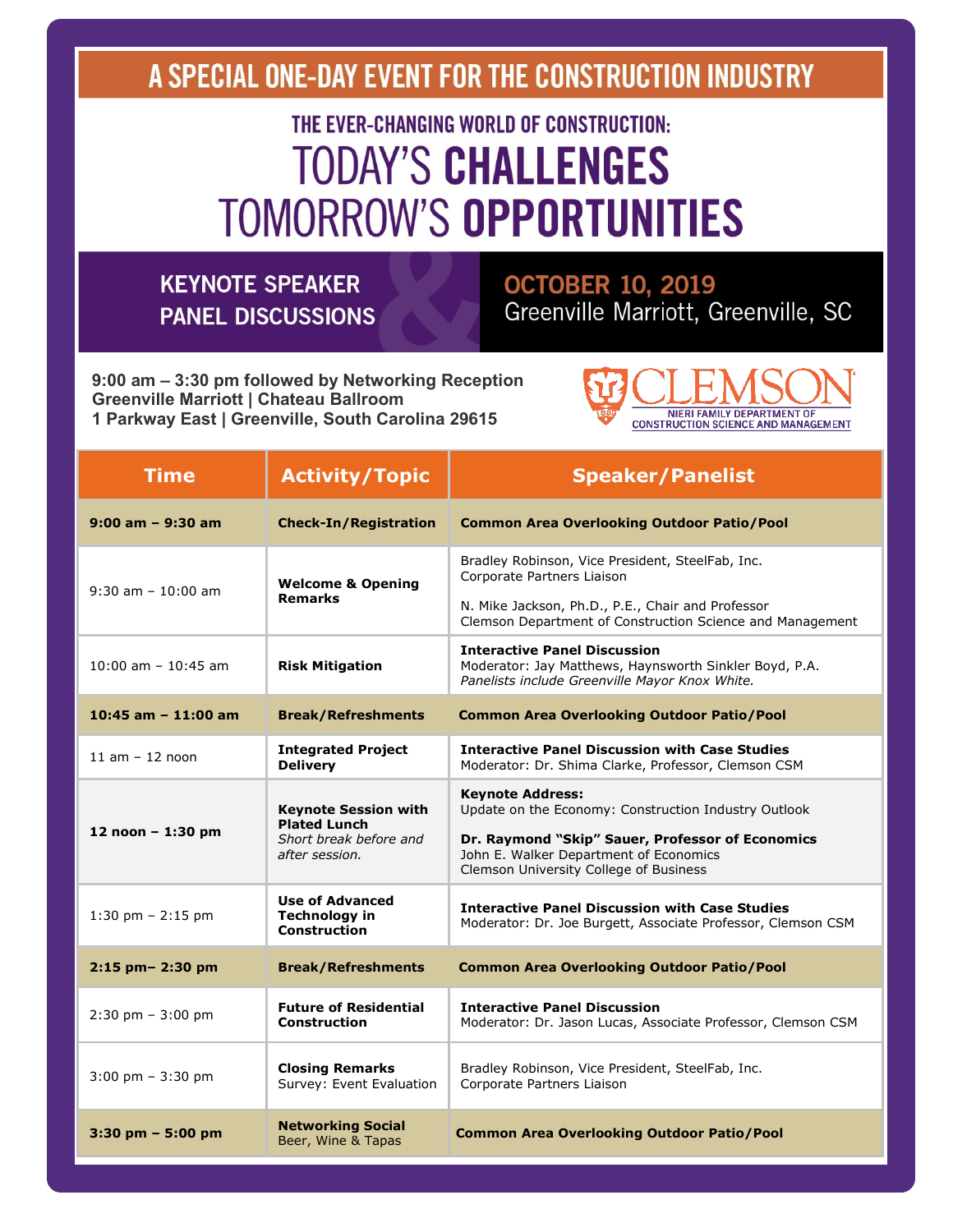### **Keynote Session**

### **Update on the Economy: Construction Industry Outlook**

#### **Dr. Raymond "Skip" Sauer, Professor of Economics John E. Walker Department of Economics | Clemson University College of Business**

**Skip Sauer** is Professor of Economics in The John E. Walker Department of Economics at Clemson University, where he has served since 1988. He served as Chair of the Department of Economics from 2004-2016, and as President of the North American Society of Sports Economists from 2011-2013. One of his prouder moments was as Faculty Adviser to the Clemson Student Team that were National Champions in the Fiscal Challenge, an academic competition where students present solutions to the nation's fiscal problems. Dr. Sauer's research interests in economics are wide-ranging. His papers have been published in leading academic journals including the *American Economic Review*, *Journal of Finance*, and *Journal of Political Economy*. He was awarded the Ph.D. by the University of Washington in 1985, and has served on the faculties of the University of New Mexico, Stanford University, and the University of Louisville. He and his wife Mary Carol have three children, all Clemson alumni.



### **Morning Discussions**

### **Panel Discussion: Risk Mitigation**



**Jay Matthews (Moderator) Shareholder Haynesworth Sinkler Boyd** 

**Jay Matthews** is a construction lawyer in Greenville, S.C. He leads the Construction Practice Group at

Haynsworth Sinkler Boyd, which he joined in 1999. He is a registered professional engineer (Mechanical, Florida). From 1992-1997, Jay served in the U.S. Air Force as a construction engineering officer. He led deployments and construction projects in Bosnia and Saudi Arabia. Jay graduated in 1991 from Georgia Tech, and received his law degree in 2000 from the University of Florida.



#### **Knox White Mayor of Greenville, S.C.**

**Knox White** has served as Mayor of Greenville since 1995. As Mayor, he has the goal of making Greenville "the most beautiful and livable city in

America." Under his leadership, the City maintains a "Triple A" (AAA) bond rating and enjoys a reputation for solving problems on an innovative and bipartisan basis. In 2018, Mayor White was profiled in Time Magazine as one of "31 People Who Are Changing the South." A native of Greenville, and a graduate of Wake Forest University and the University of South Carolina Law School, Knox White is a partner in the law firm of Haynsworth, Sinkler & Boyd.



#### **C. Brody Glenn, President Centennial American Properties LLC (CAP)**

**C. Brody Glenn** manages the day-to-day operations of Centennial American Properties LLC (CAP), a Greenville-based commercial real estate development and management company. He has been an integral part of successfully developing more than six million square feet of commercial space in many markets. A native of Greenville, Brody has meaningfully contributed

to the revitalization of downtown Greenville. He is currently leading the development team for Camperdown project. Brody is a graduate of University of South Carolina with a double major in Management and Real Estate. He and received his MBA from University of Georgia.



#### **Kimberly Bailey, Senior Project Manager Brasfield & Gorrie**

**Kimberly Baily** is a standout project manager with experience in every aspect of preconstruction and construction. Named one of Greenville Business Journal's "2018 Best and Brightest 35 and Under," she is the recipient of the 2018 CREW Upstate Deal Maker Award and was named president of CREW Upstate for 2019. A key member of Brasfield & Gorrie's

Greenville team, she currently oversees all aspects of the highly anticipated \$200 million Camperdown development. Kimberly takes pride in reshaping the skyline of the city she calls home.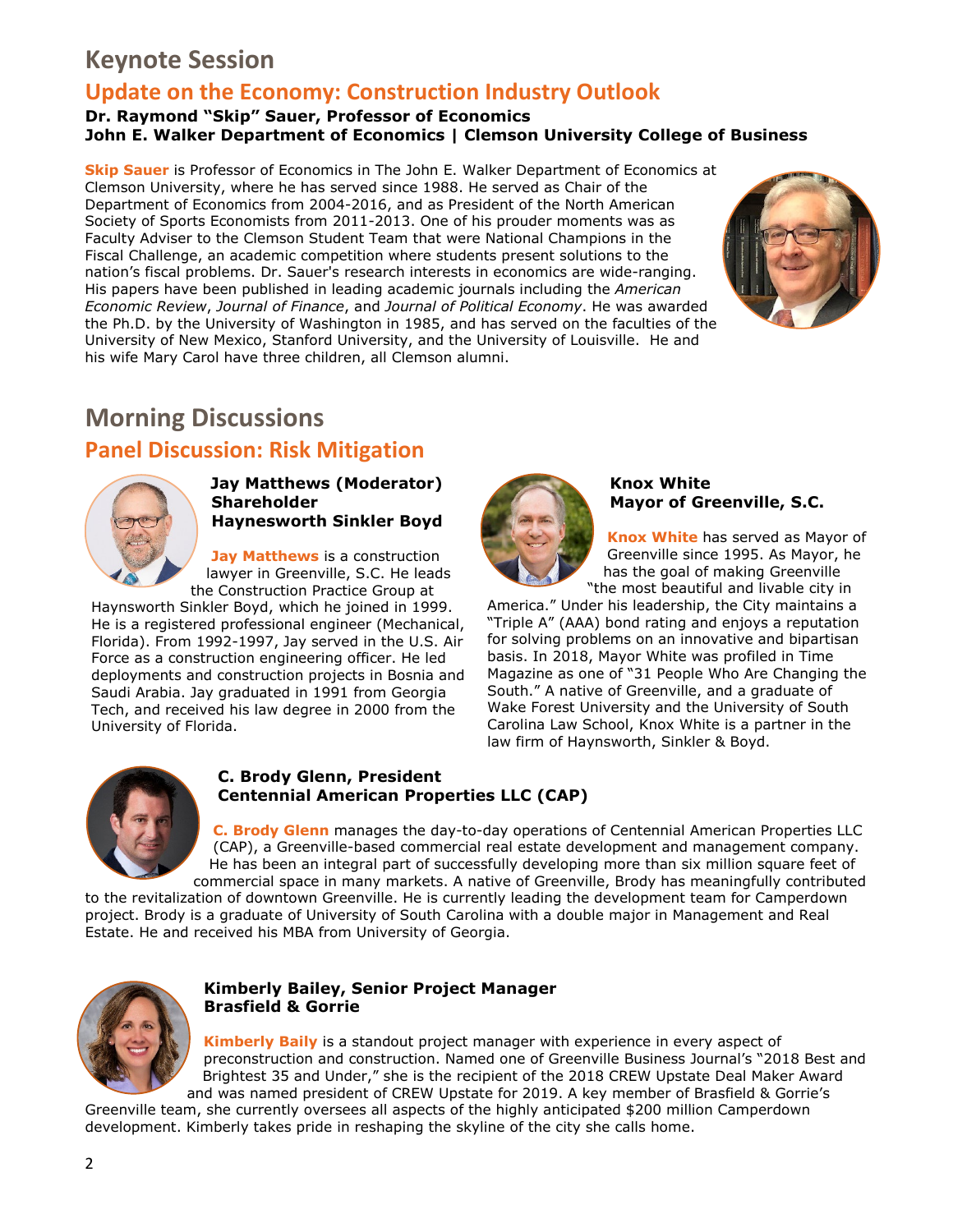### **Panel Discussion: Integrated Project Delivery**



#### **Dean Reed, DPR**

**Dean Reed** is an advocate, organizer and educator for integrating project delivery at DPR. Dean became an early advocate for both VD&C and Lean

Construction after seeing the value of 4-D simulations and the Last Planner System in 1997. He is a co-author of the book, Integrating Project Delivery, by John Wiley & Sons. Dean holds a Bachelor of Arts in Psychology from the University of California, Santa Cruz.



#### **Adam Hoots, DPR**

**Adam Hoots** is DPR Construction's Life Sciences market leader, Adam has completed more than \$400 million in life sciences and high-tech laboratory construction from shell to process

connections and commissioning. He is a member of the Lean Construction Institute and is Green Globes Certified as well as a LEED Accredited Professional in Building Design and Construction. He earned his Bachelor of Arts in Communications from the University of South Florida.



#### **Charlie Dunn, DPR**

**Charlie Dunn** joined DPR Construction in 2016 where he continues to learn about the power of autonomy and the passion to build great things. Charlie's career highlights include the on-site project management of over 2.5 million square feet of new distribution space across North America with zero recordable injuries, and recent WANO (World Association of Nuclear Operators) recognition for the use of 4D technology in project delivery. He knows that

projects succeed because of people—what they believe, strategy—as it supports creativity and innovation, and tools—to deliver value and drive out waste.

### **Afternoon Discussions**

### **Panel Discussion: Use of Advanced Technology in Construction**



**Russ Gibbs Director of Innovation and Operational Technology Brasfield & Gorrie**

After graduating from Auburn University with a bachelor's degree in

Architecture, **Russ Gibbs** went into a traditional architecture practice, where he played a significant role in many new urban communities. Russ joined Brasfield & Gorrie-Birmingham as a virtual design coordinator in 2015. He helped to grow the VD+C group to more than 40 people in just five years and to connect the future to the current needs of the company by guiding its development with UAVs, laser scanning, model-based layout, grade control, augmented and virtual reality, prefabrication, and the use of multimedia.



#### **David Pratt Manager of BIM/VDC Services Robins & Morton**

As a purveyor in innovation and technology, **David Pratt** implements the latest approaches that advance the

construction industry from traditional methods. Innovations like sUAS, Lidar, robotics, and AR/VR. He has spent most of his career on the construction tract where he has implemented VDC & BIM services from conceptual design to turnover. As a LEAN advocate, David strives to continuously introduce and advance collaborative methods. David is a graduate of the University of Central Florida and Florida Atlantic University and holds bachelor's degrees in Computer Science and Technical Education & Training.